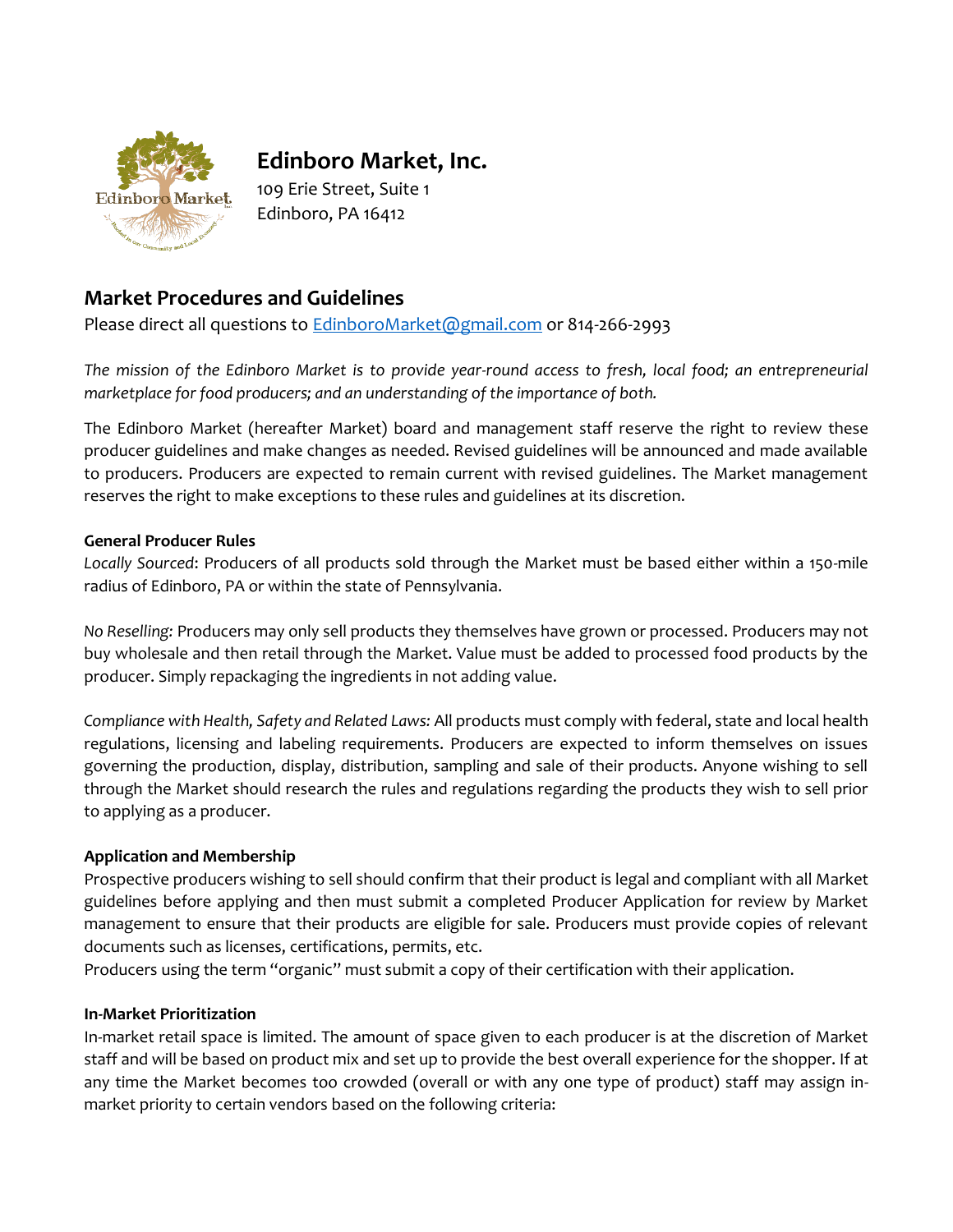- 1) Geographic proximity to the Market
- 2) Years as a producer
- 3) Local content of processed product (homegrown or otherwise sourced locally)

4) Additional sustainable practices including but not limited to small scale family operations, limited chemical inputs (pesticides, fertilizers), and use of pasture production when seasonally available.

While the Market does not offer exclusive rights to any one producer to sell any one product, if the manager believes the number of producers offering the same or similar products within the physical Market is excessive, duplicate products may be denied entry.

#### **Payments and Fees**

Anyone wishing to sell products is required to pay an annual fee of \$50. These fees will be used to benefit all producers and customers by, for example, bringing in experts on topics of interest to building the local economy and improving the health and well-being of residents in our area.

The Market will retain 25% of all consignment sales to put toward equipment and renovations as well as to cover daily operating costs such as rent, utilities, marketing, and other member benefits.

Producers will be paid for the items sold (minus 25% of all sales) monthly. The sales period runs from the 1<sup>st</sup> of the month through the last day of the month. Producer monthly sales reports will be included with your check each month. This report will include a list of the items sold. Other reports are available by request.

#### **Disclosure of Production Practices**

Full disclosure of all production practices is required for all producers. Buying local gives shoppers the benefit of knowing where their food comes from and how it was grown/produced. The Market's disclosure practice sets it apart from other food grocers, giving local producers a marketing edge.

We will keep the producer application on file to refer to when shoppers have questions that floor display information does not cover. If a shopper has questions that are not answered by the information in the store the manager will request further information from the producer.

The Market reserves the right to visit and inspect the farm or business of any producer. Visits will be made with prior notification when possible and inspections will only be conducted with the producer present. Failure to allow farm visits could result in termination or suspension of the producer agreement.

*We will consider false statements on a producer's application about the origin or production standards of products listed to constitute fraud. To protect the integrity of our marketing system the Market reserves the right to verify the claims of everything sold through the Market.*

# **Product Labeling and Barcodes**

The Market tracks producer sales through the use of a point of sale management system, cash register, and product labels. To ensure producers are paid for their sales each item must be properly labeled. The Market provides barcode labels which must be used if the product does not already have a UPC/barcode.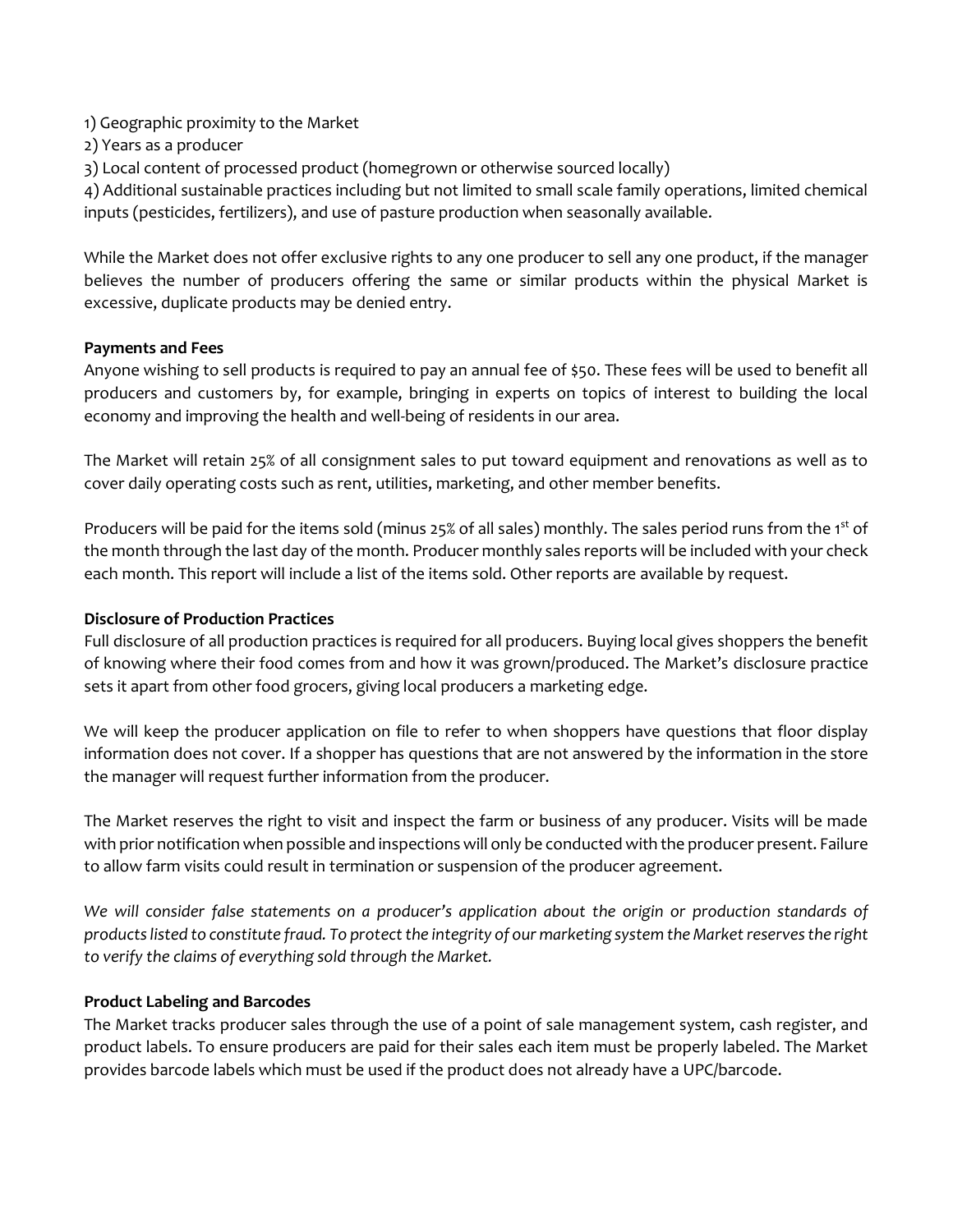The producer is responsible for:

- Providing basic labels that meet county, state, and federal requirements.
- Applying Edinboro Market barcode labels to all products. If the product is not individually labeled the producer will apply the barcode to a wand which will then be placed next to the product.
- Making sure the item is properly labeled before placing it on display or storing in back stock as agreed upon by management.
- Requesting labels 24 hours in advance of dropping off product.

Items that are not properly labeled and barcoded **will not** be put on the sales floor. Producers must email barcode label requests 24 hours in advance to **EdinboroMarket@gmail.com** or may call the Market directly. Labels will be filed in the producer's individual file for pick up.

# **Signage**

The Market will work with producers to create and display information about their operation and products. These displays will promote a better understanding of the high-quality products the Market carries. Producers will be asked for a short biography along with details about their operation and production practices. This information will be put into a 'Producer Profile' and displayed next to your products.

Producers who wish to use their own display equipment should contact the Market management. Use of display equipment is decided on a case by case basis.

#### **Product Delivery and Packaging**

Producers are welcome to deliver products during store hours however, producers should recognize that the first priority of the staff and volunteers is the customer. Producers needing special assistance should not come during "rush times" or should schedule an appointment with the manager.

With approval from the manager producers may leave additional product for the staff and volunteers to periodically restock. All products should be clearly labeled and put in the specified stock area/cooler.

Producers may package products at their discretion; however, we recommend against using units that can be easily altered or misconstrued at the register and suggests selling items individually or by weight. The Market provides bags and a scale for items to be sold in bulk (by the pound). Barcode labels for the items to be sold should be clearly displayed with the product for the customer to take with them to the register (as described in product labeling and bar codes).

#### **Inventory and Insurance**

The Market works to track and protect all products while they are in the Market. Ultimately products are placed in the Market at the producer's own risk. Discrepancies in inventory may be taken up with management and will be handled on a case by case basis.

The Market is not responsible for any loss, theft, or damage incurred by producer's products in the Market. In the event of a lawsuit the Market's insurance will cover the Market. Individuals are not covered under this policy. It is required that each producer obtains their own personal liability and product liability insurance.